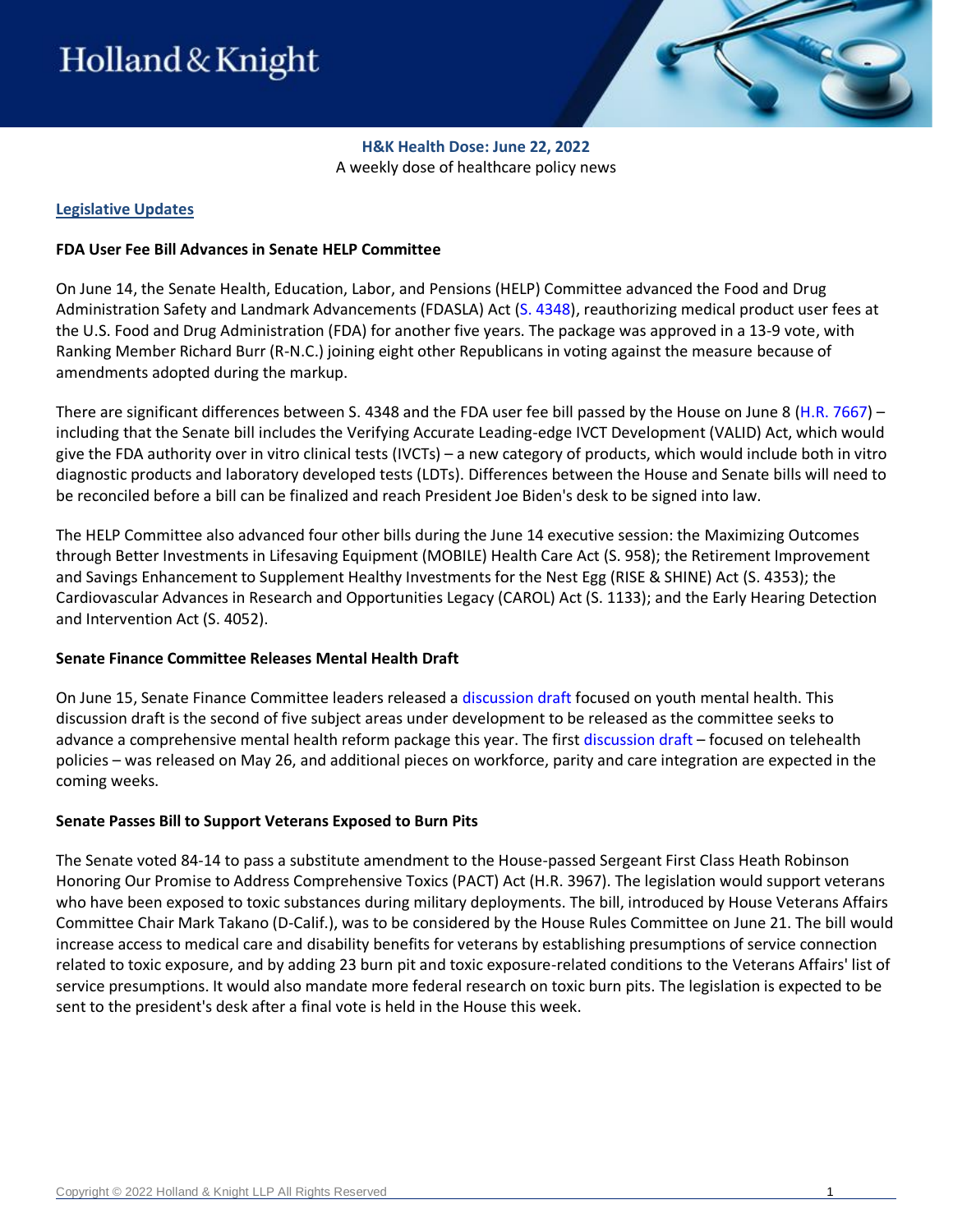

# **Health Policies Facing Expiration**

With narrowing legislative days in 2022, questions loom about Congressional action around health-related policies facing expiration. The below list is not exhaustive but sheds some light on policies that Congress may elect to address before the end of the year.

- Medicare Sequester: Increases back to 2 percent on July 1, 2022; permanently canceling the Medicare sequester would cost roughly \$200 billion over 10 years, according to Congressional Budget Office (CBO).
- User Fees (see first article): Expires Sept. 30, 2022.
- Temporary Assistance for Needy Families (TANF): Expires Sept. 30, 2022; CBO estimates that the cost of extending TANF over a 10-year period would be roughly \$167.3 billion.
- Maternal, Infant, and Early Childhood Home Visiting Program: Expires Sept. 30, 2022; CBO estimates that enacting such a provision would cost roughly \$2 billion over 10 years.
- Affordable Care Act (ACA) Premium Subsidies: Expires Dec. 31, 2022; according to CBO, making these subsidies permanent is projected to cost \$209.5 billion over 10 years.
- Medicaid Federal Medical Assistance Percentage (FMAP) for Territories: Enhanced FMAP expires on Dec. 13, 2022; CBO estimated that the 2022 extension of territories' FMAP increased federal outlays by \$319 million.
- Medicare Access and CHIP Reauthorization Act/Alternative Payment Models (MACRA/APM) Bonus (2022 last performance year, 2024 payment year): Expires Dec. 31, 2022; Centers for Medicare & Medicaid Services (CMS) estimated that APM incentive payments for the 2022 performance year would total between \$600 million and \$750 million.
- Radiation Oncology Model: Delay Expires on Dec. 31, 2022; Center for Medicare & Medicaid Innovation (CMMI) models are budget neutral.
- Medicare Physician Bonus Payments: A 3 percent increase expires on Dec. 31, 2022; in 2022, CBO projected that the 3 percent boost would cost \$1.4 billion for that year. The future cost of cutting bonus payments would depend on future Medicare expenditures.
- Pay-As-You-Go (PAYGO): A 4 percent PAYGO is set to begin Jan. 1, 2023; CBO had estimated that implementing the cuts in Fiscal Year (FY) 2022 would have resulted in a \$36 billion reduction in Medicare spending. Notably, PAYGO Cuts have never been implemented since their inception.

# **Regulatory Updates**

#### **Supreme Court Rules Against Government on Drug Reimbursement**

On June 15, the U.S. Supreme Court overturned a significant pay cut for hospitals, finding that the U.S. Department of Health and Human Services (HHS) improperly failed to gather crucial pricing information. The unanimous opinion reversed a D.C. Circuit ruling that upheld HHS' \$1.6 billion annual cuts to reimbursement in the 340B program. The decision was a win for the American Hospital Association; the group led an industry challenge. Oral arguments in the case discussed possibly overturning *Chevron* deference (a Supreme Court precedent that requires judicial deference to reasonable agency readings of ambiguous statutes). However, the decision didn't address *Chevron*. HHS' move to